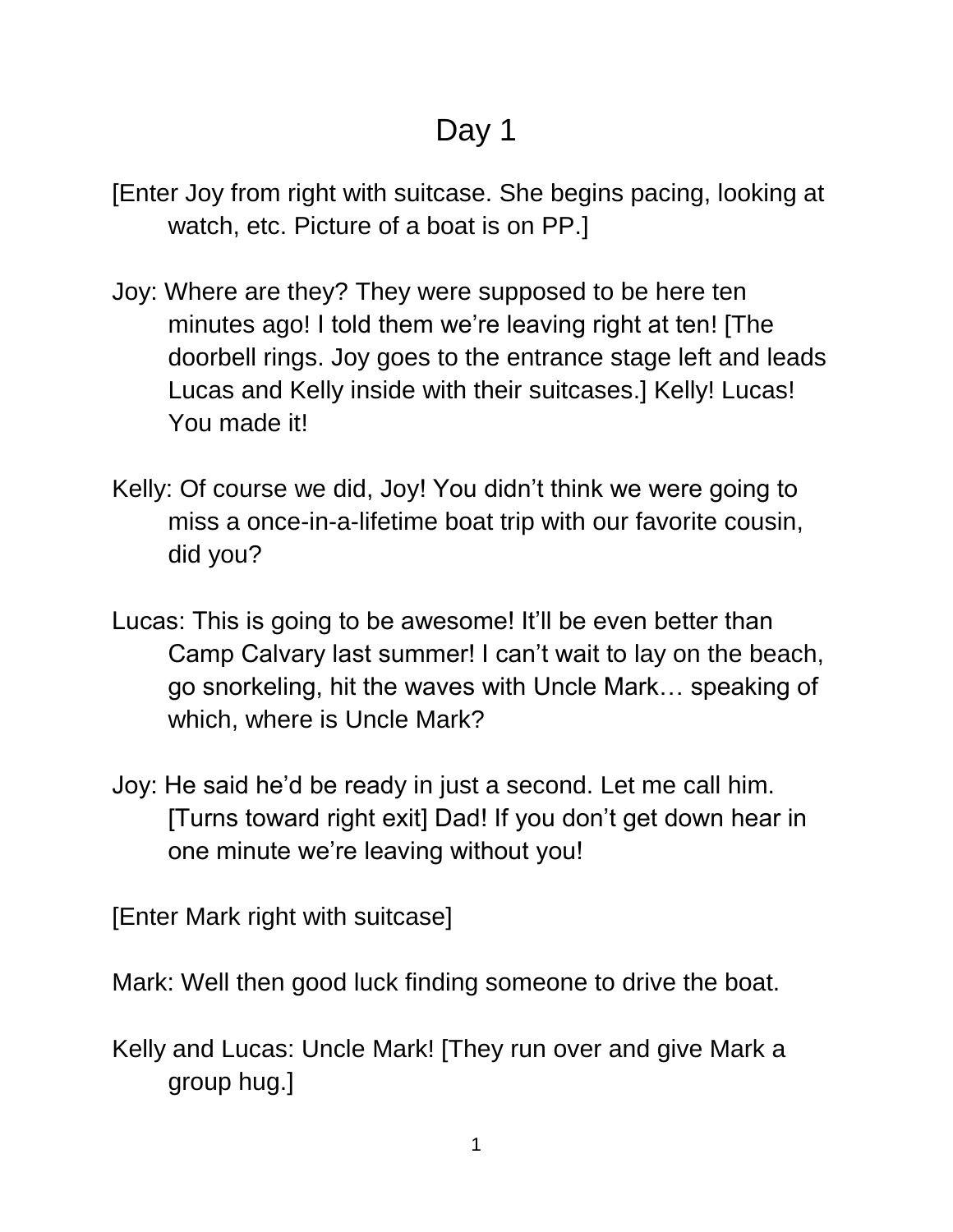Mark: Kelly! Lucas! So good to see you, glad you could make it.

Lucas: We wouldn't miss this trip for the world.

Kelly: Yeah, I can't wait to see all the islands

- Mark: I'm excited for that too, but do you know what the best part of our trip will be?
- Joy: The waterfalls?
- Lucas: Snorkeling?
- Kelly: Boogieboarding?
- Mark: No. Those things are great, but what I'm looking forward to is hearing from God.

Lucas: Hearing from God?

- Mark: Yeah. Out on the open sea, with none of the distractions of everyday life, it's a great opportunity to listen to what God wants to say to me.
- Kelly: Umm, okay. I guess that's cool. I'm still excited to ride my boogieboard.
- Mark: There will be time for that too. We're going to have a lot of fun this week, but no matter what happens, don't forget to listen for God's voice. No matter where you are or what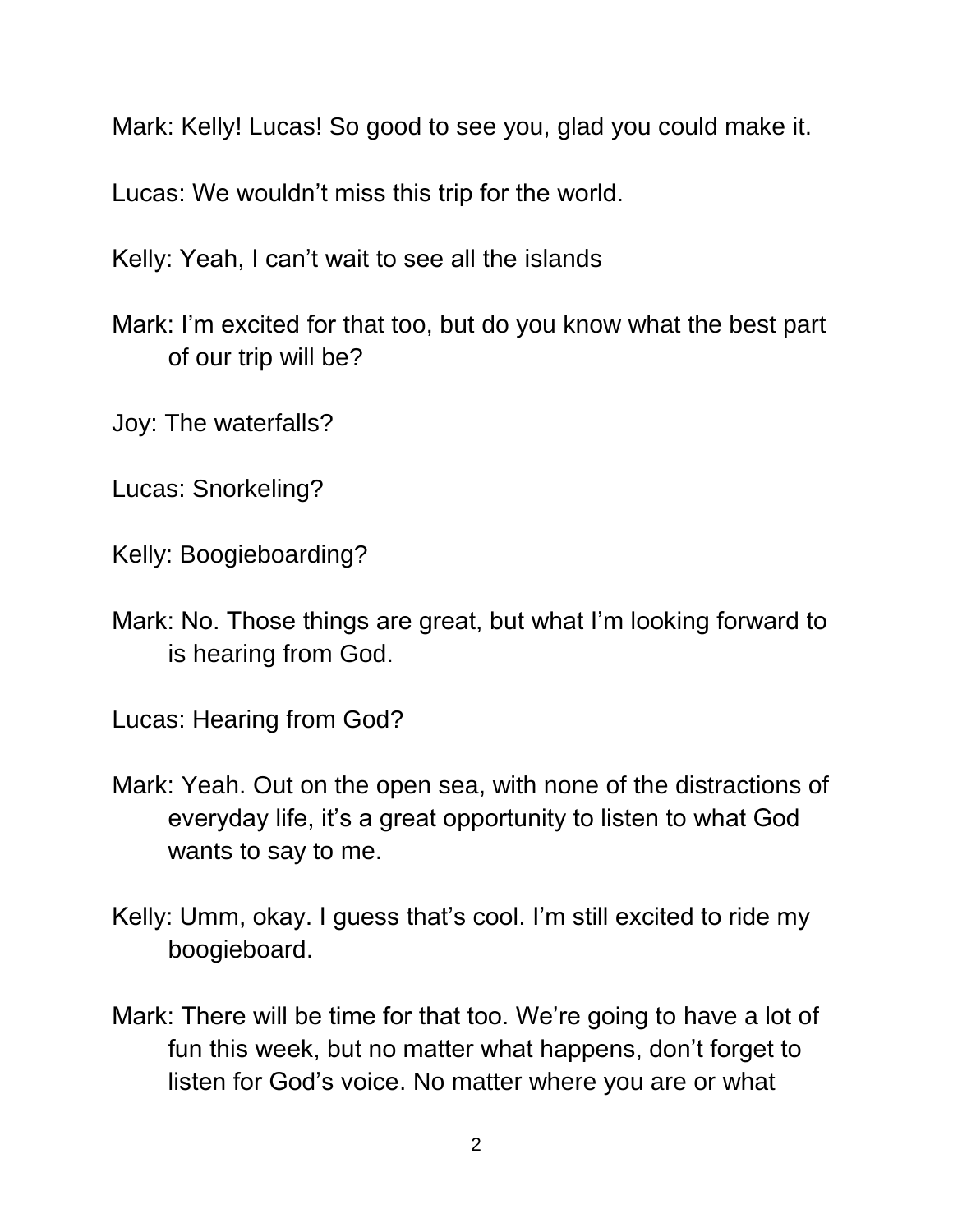you're doing, God wants to and can speak to you. Now is everyone all packed?

Joy: Yep, I'm all ready to go.

Lucas: Me too!

Kelly: Well then what are we waiting for? Let's get going!

- Mark: Alright! Oh, Joy, don't forget this [Mark pulls phone out from pocket and hands it to Joy]. Mom said she wants you to call her when we get to our first island tonight. Kelly and Lucas, you can call Aunt Grace with Joy's phone tonight as well.
- [They all exit left. PP shows boat leaving on a journey. Joy, Kelly, and Lucas re-enter right.]

Joy: What a beautiful day for a boat ride!

Lucas: [From one side of stage] Look at this! [Joy and Kelly come over. Whale coming out of water appears on PP.]

Kelly: That's amazing!

Joy: [Moving toward the other side of the stage] And look over there! [Dolphins jumping appear on PP.]

Kelly: This is beautiful. I'm so glad we came!

Lucas: [Starts to sway] I think I might be getting seasick.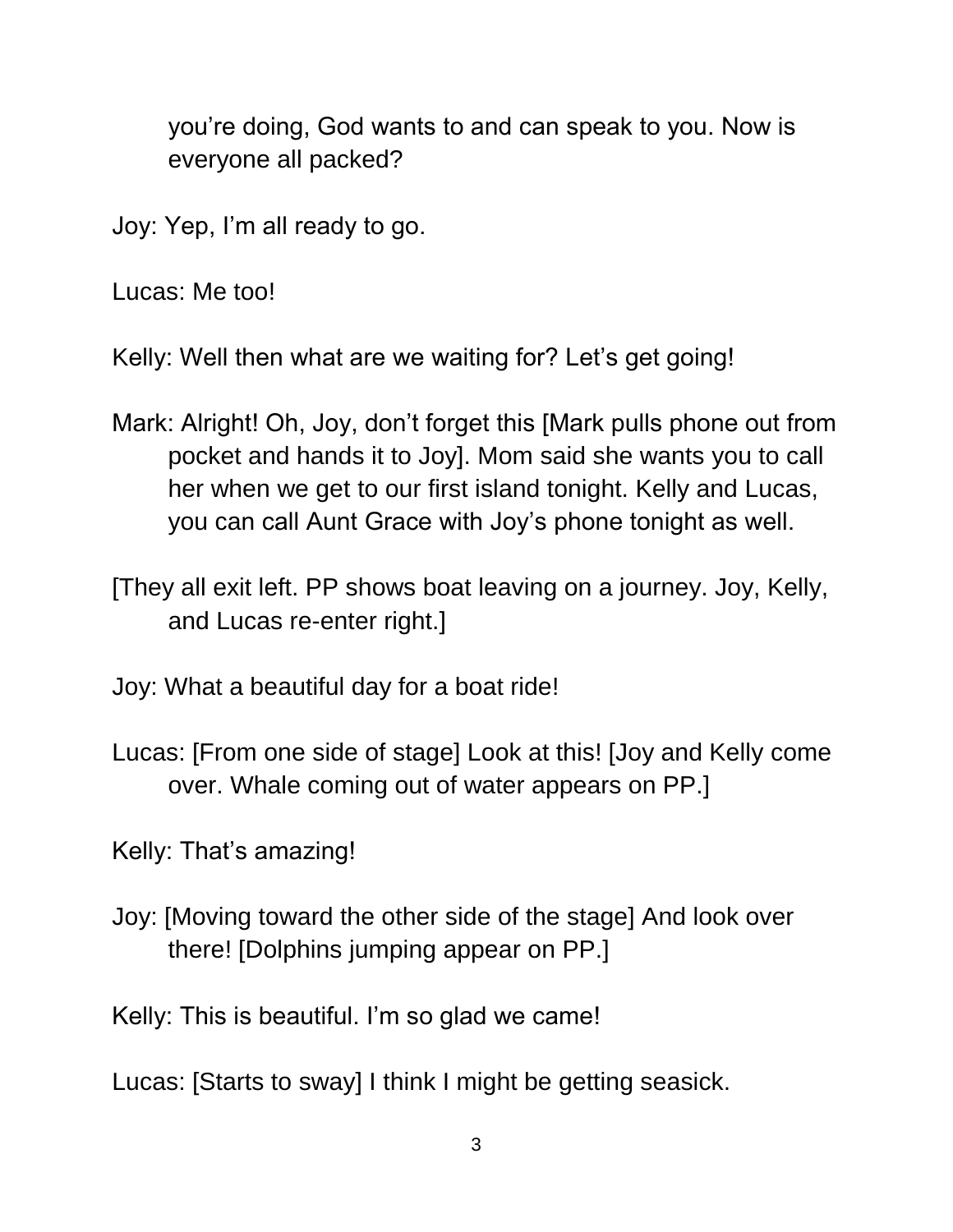- Joy: Then let's sit down. [They all sit on benches.] Isn't God's creation amazing!
- Kelly: I mean nature's pretty cool. Not sure about all this "God stuff." Speaking of which, what was your dad talking about with all of that "hearing from God" speech back at the dock? Sounds pretty ridiculous if you ask me.
- Lucas: I thought it sounded pretty cool, but maybe you're right. I mean, can God really talk to people? I've never heard Him talk to me.
- Joy: Don't you guys remember in Sunday School? We learned all those stories about God speaking to His people. Like when He used a burning bush to speak to Moses?
- Kelly: Yeah, and that's all those are. Stories. Look, that Bible stuff was fine when we were younger, but we're not little kids anymore. I can't just believe that some God I've never heard or seen before. Made-up people can't talk to you.
- Lucas: I don't know. I like your dad and all, but Kelly makes some good points. Have *you* ever heard God speak to you, Joy?
- Joy: Well no, but… I trust my dad. He knows what he's talking about. He's not a little kid either. Maybe we can ask him once we get to the first island.
- Lucas: That sounds like a good idea. Hey by the way, is anyone else hungry?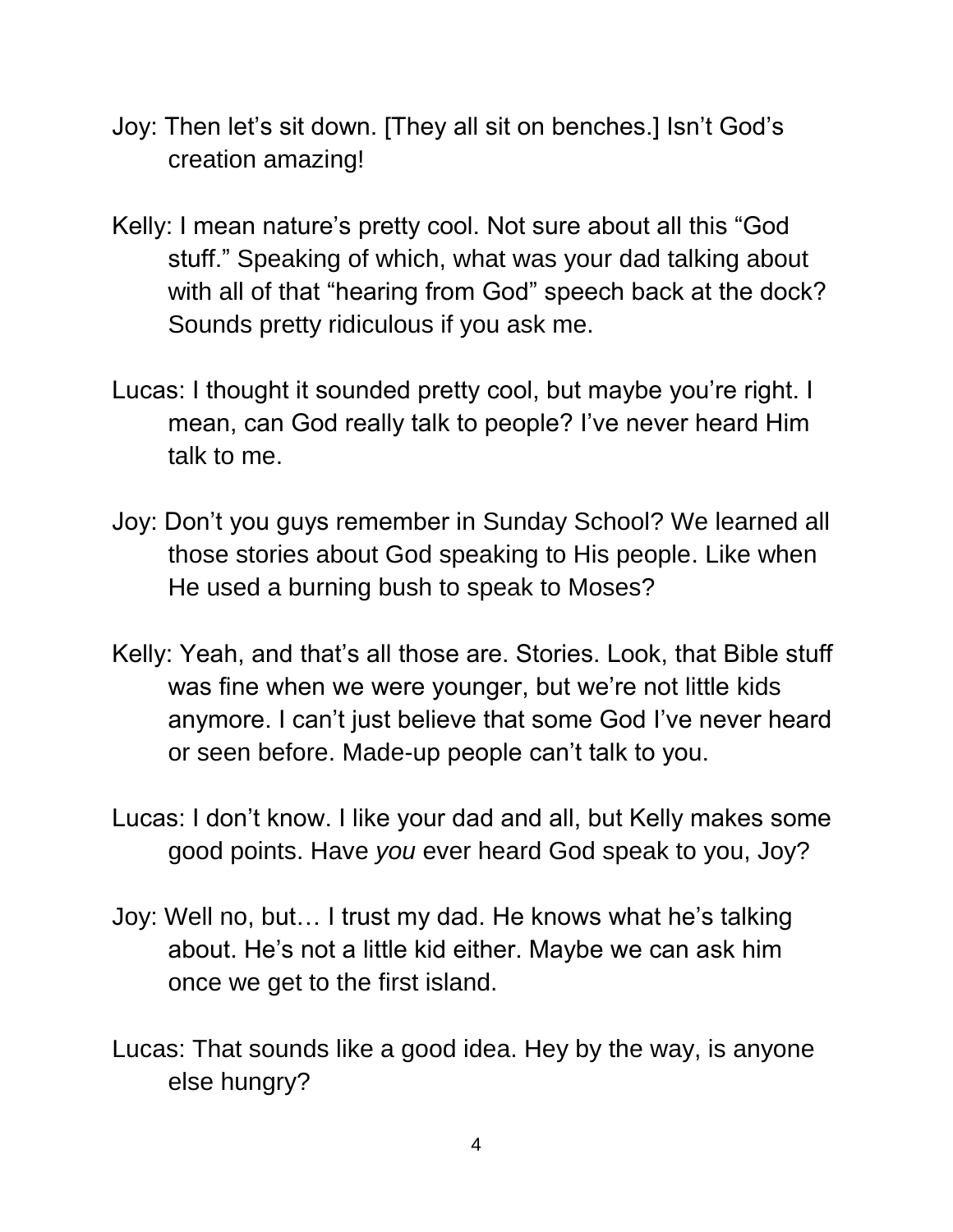- Kelly: I sure am! Hey Joy, where does your dad keep the snacks on this thing?
- Joy: I think he has them on that shelf. [Joy points to puppet stage. Lucas walks over to puppet stage. He starts to wobble back and forth.] Uh oh. Feeling seasick again?
- Lucas: No, I think it was the boat that time. [He reaches over the puppet stage. Something hits him in the head.] Ouch!
- [It thunders. PP shows boat in storm. All characters have trouble keeping their balance. Debris begins to fly from behind puppet stage.]
- Kelly: What's going on?
- Joy: I don't know. I think we might have hit a storm.
- Mark: [Coming from right entrance] Kids! Get your life vests on! [They all run behind puppet stage. PP shows boat sinking. Everyone launches out from behind puppet stage.]
- Joy: Where are we?
- Mark: It looks like we landed on some sort of island. We must have shipwrecked.
- Kelly: Shipwrecked! You mean we're stuck out here in the middle of nowhere?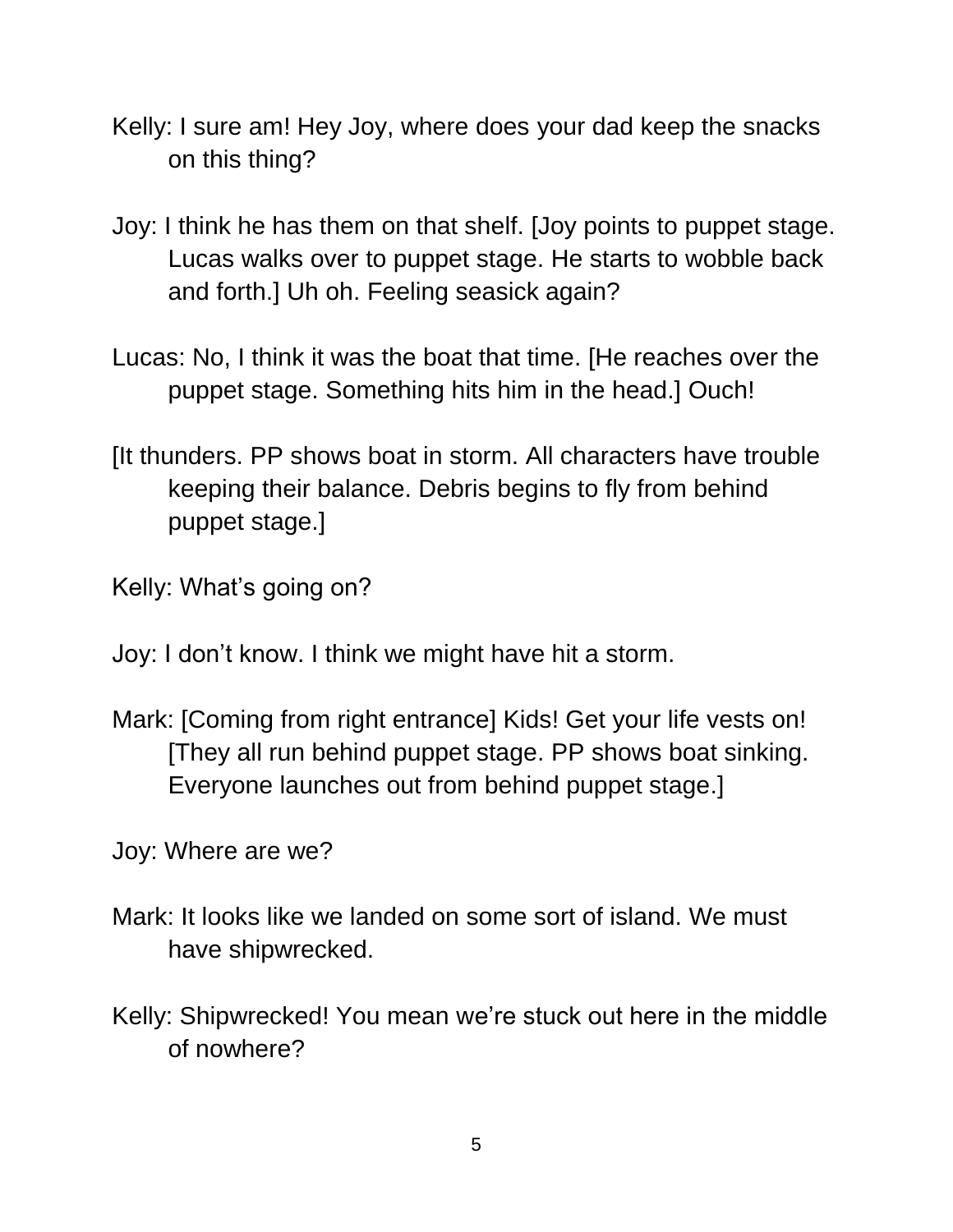Lucas: This is terrible! What are we going to do?

- Mark: Stay calm, guys. My ship has a radio. We can use that to call ashore for help!
- Lucas: I think I found it. [Picks up radio and speaks into it] Help! Help! Please send help! [He waits for a response] It's not working.
- Kelly: Give me that! [She rips it from his hands and talks into it] Hello? Can anybody hear me? [Silence] It's busted!
- Joy: Don't worry guys, I have my cell phone. [Takes out phone, tries to use it] Uh oh, no service here.

Lucas: This is terrible? What are we going to do?

- Kelly: We're out hear in the middle of nowhere! No one knows we're here, no one can hear us, and no one can talk to us!
- Mark: I know you guys are worried, and I'm worried too. I don't know what's going to happen, but I do know one thing. Even out here in the middle of nowhere, there's Someone who knows we're here and can still speak to us.

Joy: Who is it? The police?

Lucas: The Coast Guard?

Kelly: The Navy?